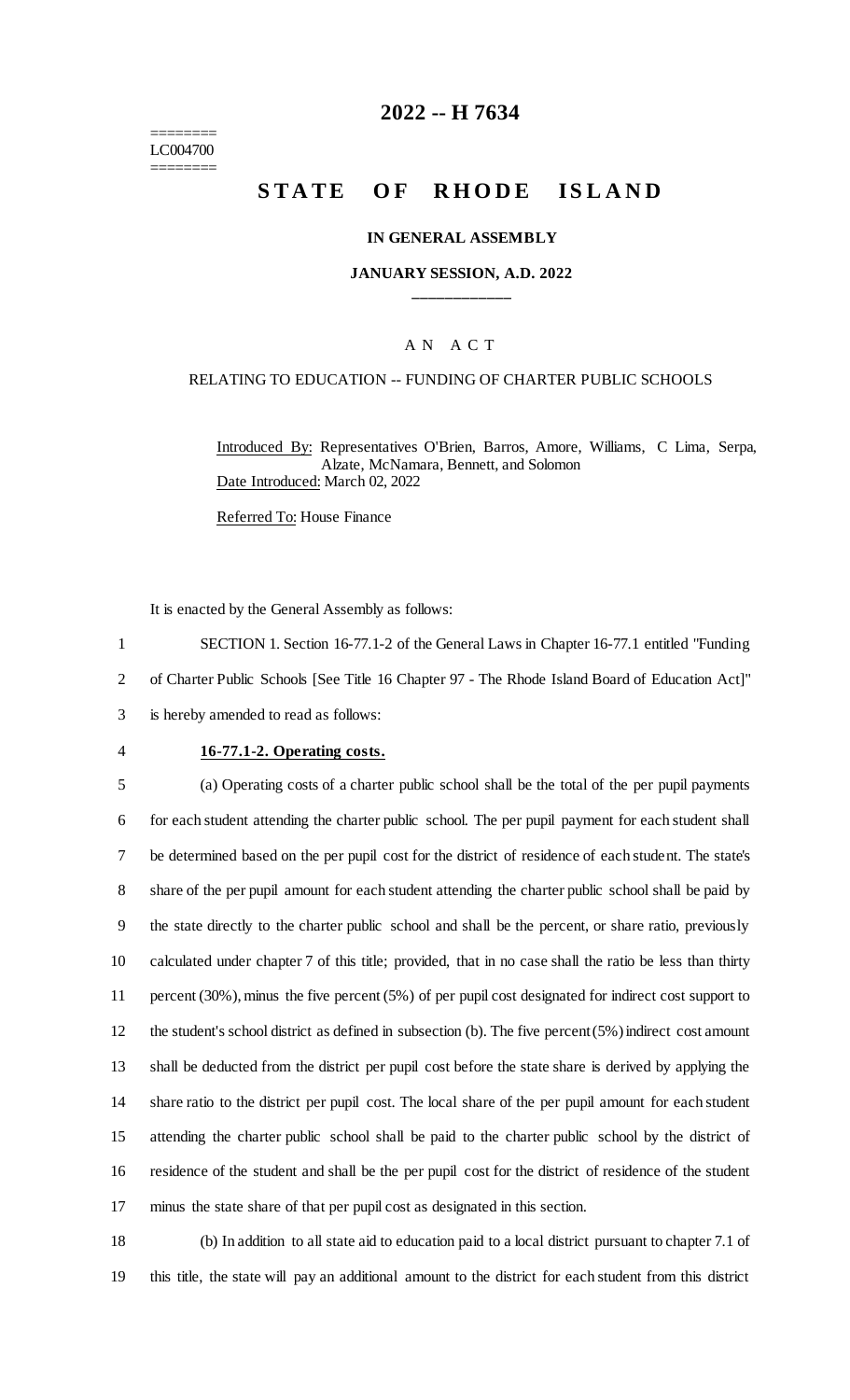who is attending a charter public school. The additional amount of state aid per pupil shall be five percent (5%) of the districts per pupil cost. The additional state aid shall be for the purpose of assisting local school districts to undertake the indirect costs borne by a district when its student attends a charter public school.

 (c) The state department of elementary and secondary education shall annually determine both the state and local share of each charter public school's operating costs by deriving the respective shares associated with each student reported as a member of the charter public school as of June 30 of the reference year as defined in § 16-7-16(11) (or the enrollment as of October 1 of the current school year in the first year of operation of a charter school). All other data used in this determination shall be based upon the reference year as defined in § 16-7-16(11).

 (d) The state shall make payments of its share of operating costs to each charter public school on a quarterly basis in July, October, January, and April. The July and October payments will be based upon the reported student membership of the charter public school as of June 30 of the reference year as defined in § 16-7-16(11) (or the enrollment as of October 1 of the current school year in the first year of operation of a charter school). Charter public schools will report current student enrollment, including district of residence for school purposes of each student enrolled, and each district will report current total district operating expenses and total district enrollments (including district students enrolled in charter public schools) annually by October 1. If the October 1 data on a charter public school's student enrollment show a ten percent (10%) or greater increase or decrease in students from the June membership count, the third and fourth quarter payments to the charter public school will be adjusted to reflect actual student enrollment in the charter public school.

 (e) Local district payments to charter public schools for each district's students enrolled in the charter public school shall also be made quarterly as designated in subsection (d); the first local district payment shall be made by August 15 instead of July. Any local school district more than thirty (30) days in arrears on a quarterly payment for its student(s) enrolled in a charter public school shall have the amount of the arrearage deducted from state aid to that district and the withheld arrearage shall be paid by the state directly to the charter public school.

 (f) Local school districts with student(s) enrolled in a charter public school shall continue to report these students in the total census of district public school students and will receive state aid for all these students pursuant to the provisions of chapter 7.1 of this title.

 (g) All entitlements except those provided for in § 16-24-6.2 shall be ratably reduced if less than one hundred percent (100%) of the expenditures is appropriated.

(h) For fiscal year 2007, the indirect aid paid to districts pursuant to this section shall equal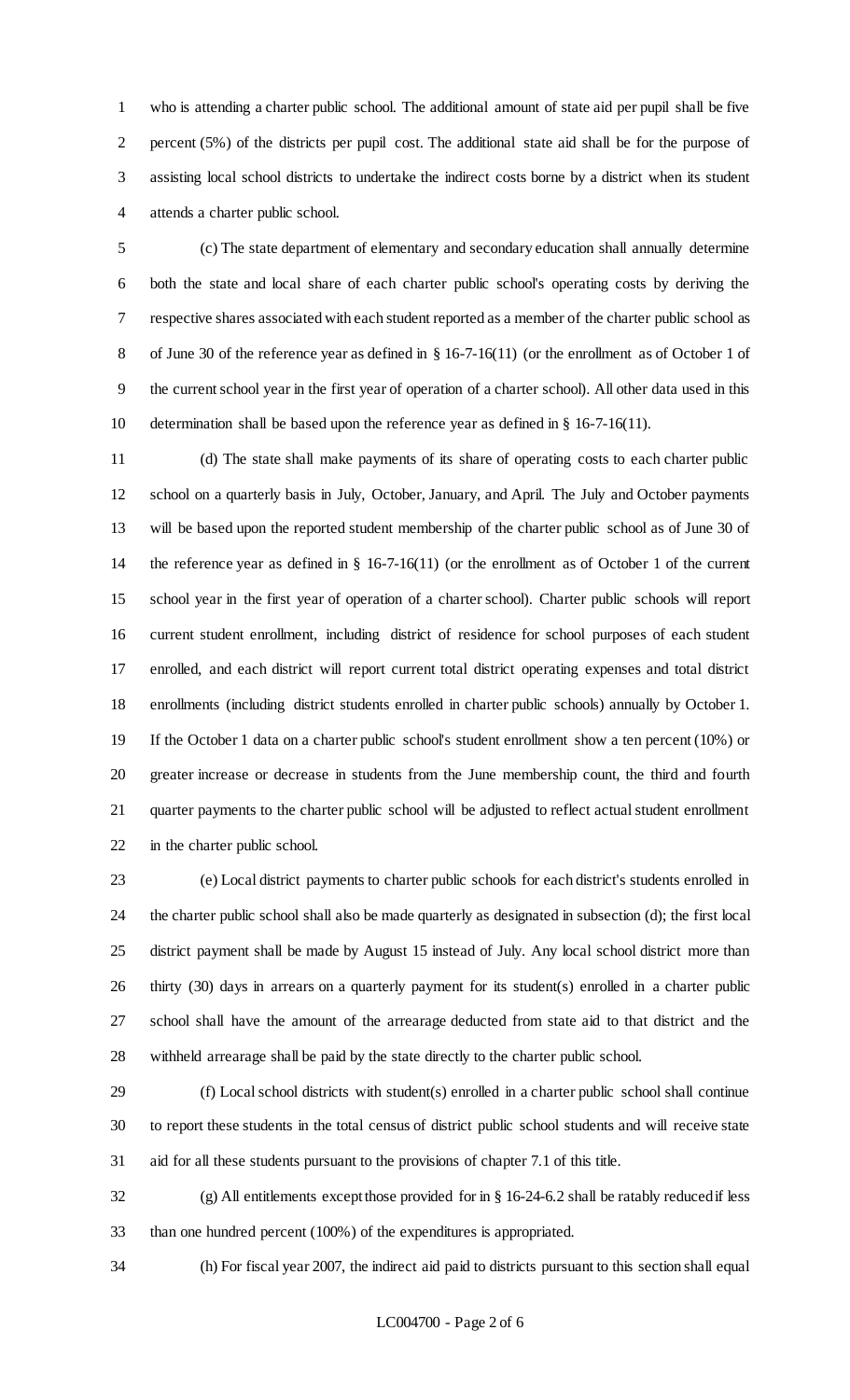the amount received in the fiscal year 2006 enacted budget by the 2005 general assembly.

 (i) In the event a student enrolled in a charter school is disenrolled and/or returned back to a sending school prior to the end of an academic year, then the charter school shall remit payment 4 equal to all public funds received by the charter school for that academic year for the education of the disenrolled and/or returned student. The payment shall be sent to the public school and/or school district responsible for receiving the student from the charter school. The funds remitted to the public school or district responsible for receiving the student shall not be reduced and no pro rata allocation shall be applied for any period of educational services provided by the charter school to the student.

- SECTION 2. Section 16-77.2-5 of the General Laws in Chapter 16-77.2 entitled "District Charter School [See Title 16 Chapter 97 - The Rhode Island Board of Education Act]" is hereby amended to read as follows:
- 

# **16-77.2-5. Budgets and funding.**

 (a) It is the intent of the general assembly that funding pursuant to this chapter shall be neither a financial incentive nor a financial disincentive to the establishment of a district charter school. Funding for each district charter school shall consist of state revenue and municipal or district revenue in the same proportions that funding is provided for other schools within the sending school district(s).

 (b) Funding additional to that authorized from the sending school district(s) may be allocated to the district charter school from the sending school district(s) to the extent that the combined percentage of students eligible for free or reduced-cost lunch, students with limited English proficiency, and students requiring special education exceed the combined percentage of those students in the sending school district(s) as a whole. The commissioner shall promulgate rules and regulations consistent with this section regarding the allocation of funds from sending school districts to district charter schools.

 (c) All services, centrally or otherwise provided by the school district in which the district charter school is located, that the district charter school decides to utilize including, but not limited to, transportation, food services, custodial services, maintenance, curriculum, media services, libraries, nursing, and warehousing, shall be subject to negotiation between a district charter school and the school district in which the district charter school is located and paid for out of the revenues of the district charter school. Disputes with regard to cost of services requested from the school district in which the district charter school is located will be adjudicated by the commissioner.

 (d) A district charter school shall be eligible to receive other aids, grants, Medicaid revenue, and other revenue according to Rhode Island law, as though it were a school district. Federal aid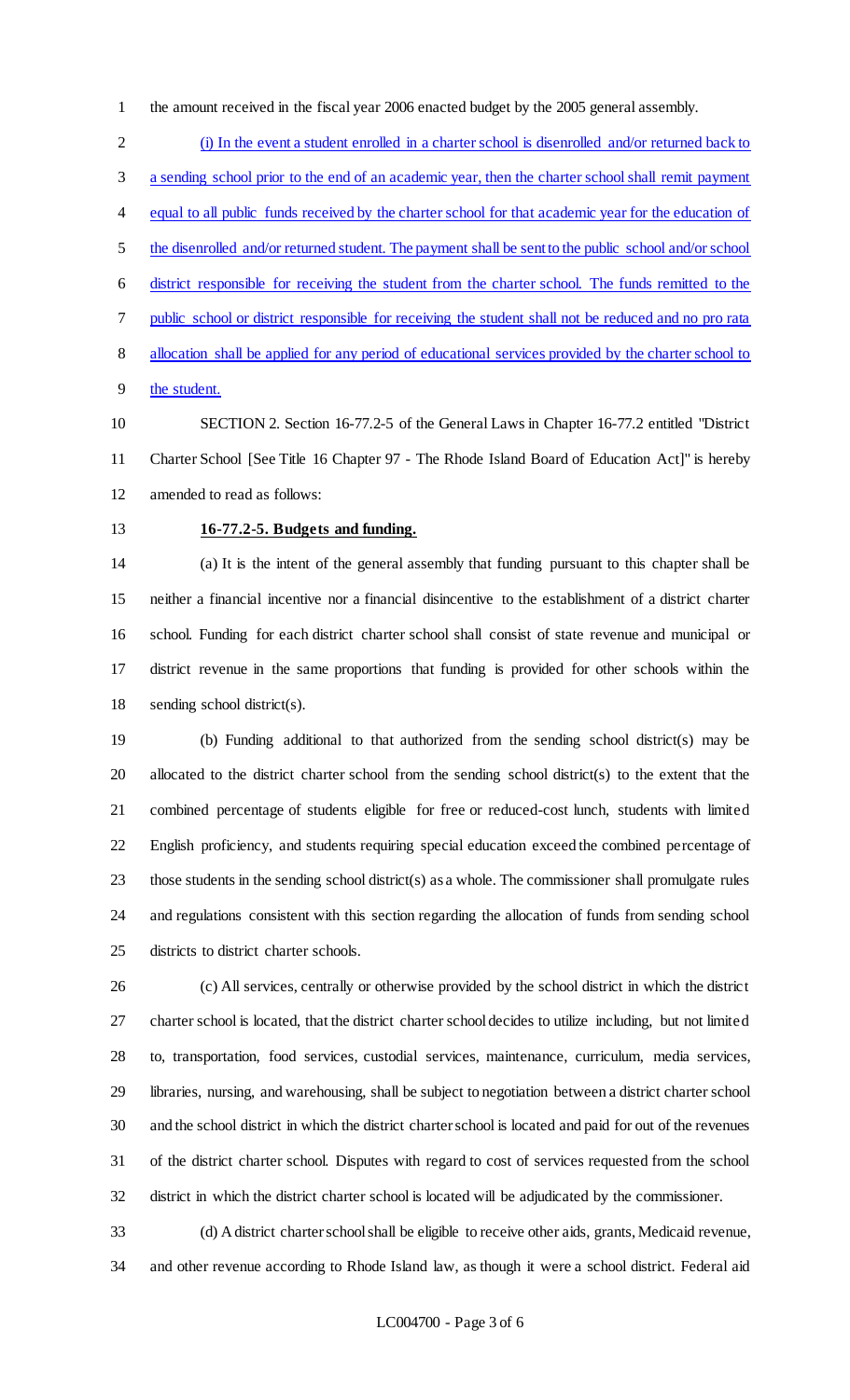received by the state shall be used to benefit students in the charter public school, if the school qualifies for the aid, as though it were a school district.

 (e) A district charter school may negotiate and contract directly with third parties for the purchase of books, instructional materials, and any other goods and services that are not being provided by the sending school district(s) pursuant to the charter.

 (f) If a charter school subject to the provisions of this chapter shall disenroll or return a student to the original sending school then the charter school shall remit payment pursuant to the provisions of § 16-77.1-2(i).

 SECTION 3. Section 16-77.3-5 of the General Laws in Chapter 16-77.3 entitled "Independent Charter Schools [See Title 16 Chapter 97 - The Rhode Island Board of Education Act]" is hereby amended to read as follows:

### **16-77.3-5. Budgets and funding.**

 (a) It is the intent of the general assembly that funding pursuant to this chapter shall be neither a financial incentive nor a financial disincentive to the establishment of an independent charter school. Funding for each independent charter school shall consist of state revenue and municipal or district revenue in the same proportions that funding is provided for other schools within the sending school district(s).

 (b) Funding additional to that authorized from the sending school district(s) by subsection (b) may be allocated to the independent charter school from the sending school district(s) to the extent that the combined percentage of students eligible for free or reduced-cost lunch, students with limited English proficiency, and students requiring special education exceed the combined percentage of those students in the sending school district(s) as a whole. The commissioner shall promulgate rules and regulations consistent with this section regarding the allocation of funds from sending school districts to independent charter schools.

 (c) An independent charter school shall be eligible to receive other aids, grants, Medicaid revenue, and other revenue according to Rhode Island law, as though it were a school district. Federal aid received by the state shall be used to benefit students in the independent charter school, if the school qualifies for the aid, as though it were a school district.

 (d) An independent charter school may negotiate and contract directly with third parties for the purchase of books, instructional materials, and any other goods and services that are not being provided by the sending school district(s) pursuant to the charter.

 (e) If a charter school subject to the provisions of this chapter shall disenroll or return a student to the original sending school then the charter school shall remit payment pursuant to the provisions of § 16-77.1-2(i).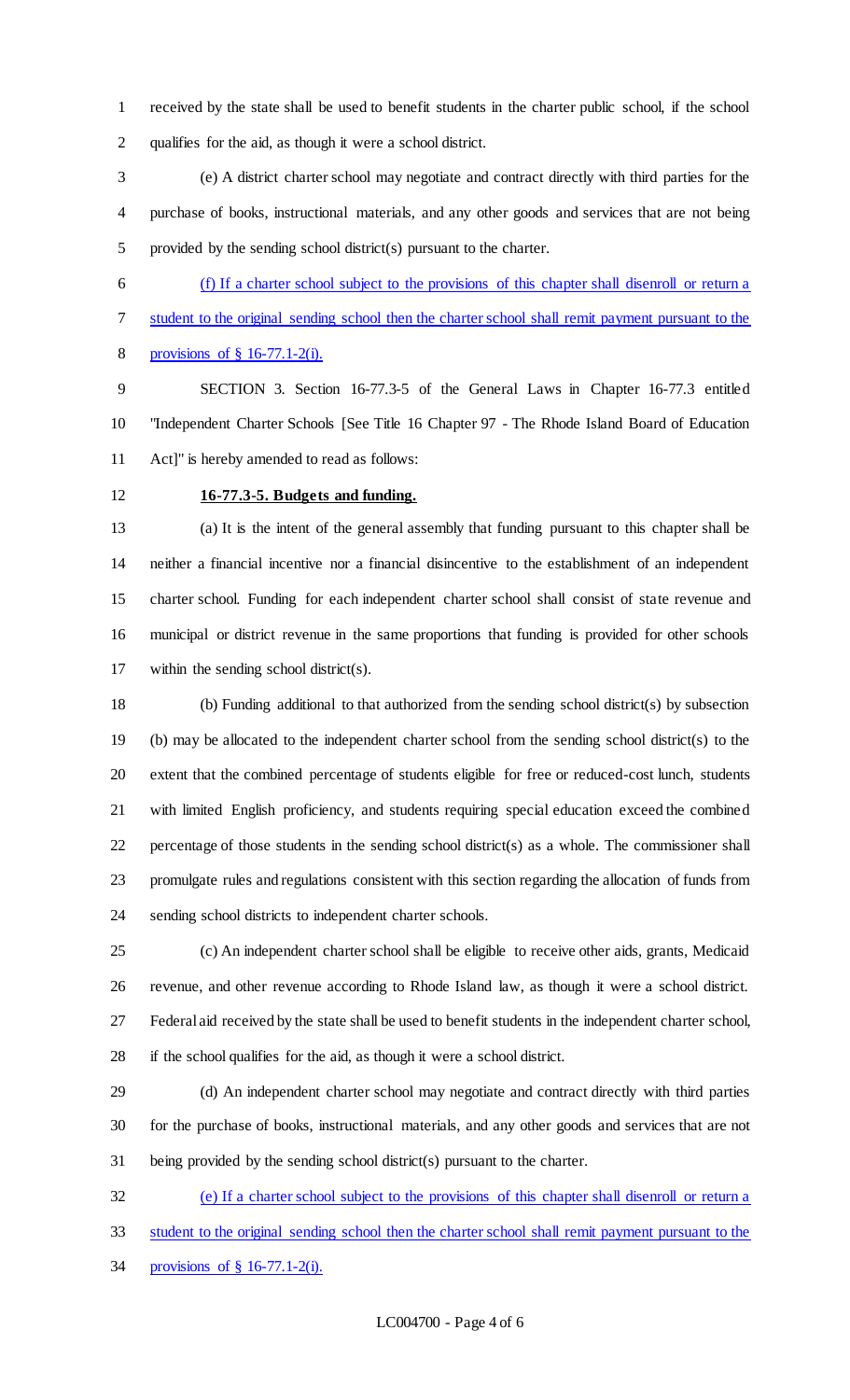SECTION 4. Section 16-77.4-5 of the General Laws in Chapter 16-77.4 entitled "Mayoral Academies [See Title 16 Chapter 97 - The Rhode Island Board of Education Act]" is hereby amended to read as follows:

### **16-77.4-5. Budgets and funding.**

 (a) It is the intent of the general assembly that funding pursuant to this chapter shall be neither a financial incentive nor a financial disincentive to the establishment of a mayoral academy. Funding for each mayoral academy shall consist of state revenue and municipal or district revenue in the same proportions that funding is provided for other schools within the sending school district(s).

 (b) Funding additional to that authorized from the sending school district(s) may be allocated to the mayoral academy from the sending school district(s) to the extent that the combined percentage of students eligible for free or reduced-cost lunch, students with limited English proficiency, and students requiring special education exceed the combined percentage of those students in the sending school district(s) as a whole. The commissioner shall promulgate rules and regulations consistent with this section regarding the allocation of funds from sending school districts to mayoral academies.

 (c) A mayoral academy shall be eligible to receive other aids, grants, Medicaid revenue, and other revenue according to Rhode Island law, as though it were a school district. Federal aid received by the state shall be used to benefit students in a mayoral academy, if the school qualifies for the aid, as though it were a school district.

 (d) A mayoral academy may negotiate and contract directly with third parties for the purchase of books, instructional materials, and any other goods and services that are not being provided by the sending school district(s) pursuant to the charter.

(e) If a charter school subject to the provisions of this chapter shall disenroll or return a

25 student to the original sending school then the charter school shall remit payment pursuant to the

provisions of § 16-77.1-2(i).

SECTION 5. This act shall take effect upon passage.

======== LC004700 ========